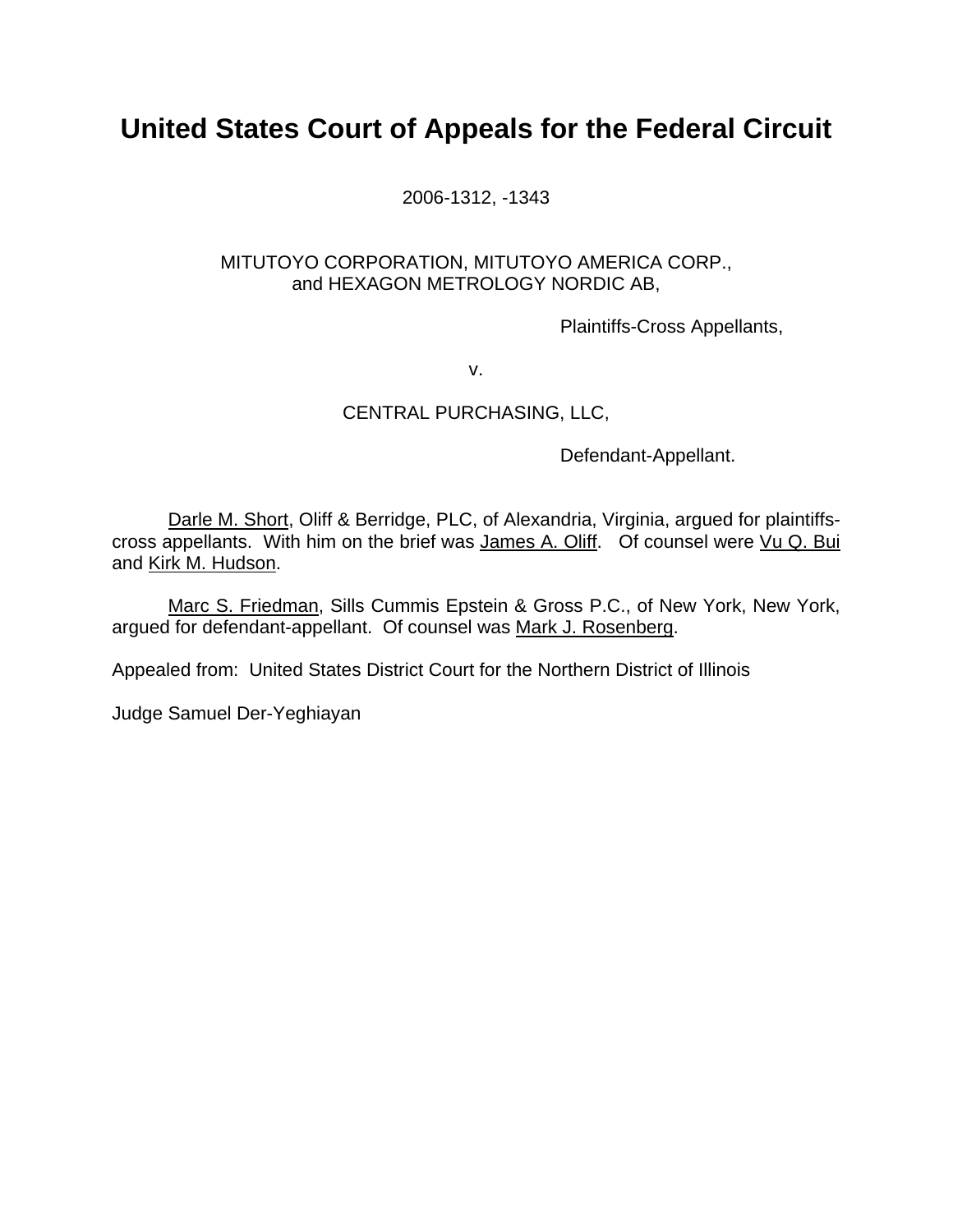# **UNITED STATES COURT OF APPEALS FOR THE FEDERAL CIRCUIT**

2006-1312, -1343

# MITUTOYO CORPORATION, MITUTOYO AMERICA CORP., and HEXAGON METROLOGY NORDIC AB,

Plaintiffs-Cross Appellants,

v.

CENTRAL PURCHASING, LLC,

Defendant-Appellant.

DECIDED: September 5, 2007 \_\_\_\_\_\_\_\_\_\_\_\_\_\_\_\_\_\_\_\_\_\_\_\_\_

\_\_\_\_\_\_\_\_\_\_\_\_\_\_\_\_\_\_\_\_\_\_\_\_

Before MAYER, RADER and MOORE, Circuit Judges.

MAYER, Circuit Judge.

Central Purchasing, LLC ("Central"), appeals the judgment of the United States District Court for the Northern District of Illinois, granting summary judgment of infringement of U.S. Patent No. 4,743,902 ("'902 patent") in favor of Mitutoyo Corporation and Hexagon Metrology Nordic AB (collectively "Mitutoyo"), and awarding damages using a 29.2% royalty rate and including sales of the alleged infringing goods by both Central and Harbor Freight Tools USA, Inc. ("HFTUSA"), in the royalty base. Mitutoyo Corp. v. Central Purchasing, LLC, No. 03-CV-990, 2006 U.S. Dist. LEXIS 9301 (N.D. Ill., Mar. 6, 2006) ("Damages Order"); Mitutoyo Corp. v. Central Purchasing, LLC, No. 03-CV-990, 2005 U.S. Dist. LEXIS 8280 (N.D. Ill., Mar. 6, 2006) ("Liability Order").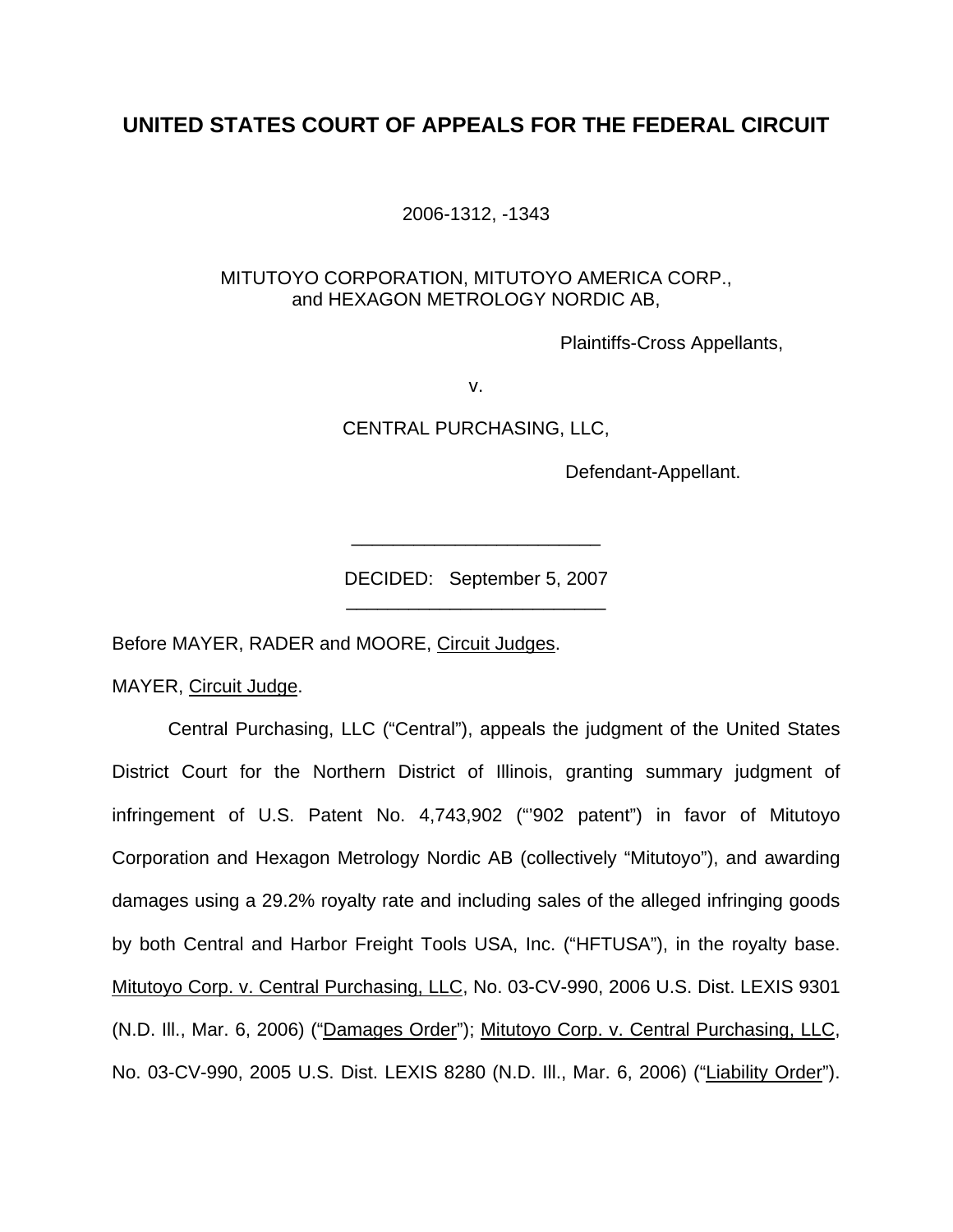Mitutoyo and Mitutoyo America Corporation ("MAC") cross-appeal the trial court's judgment, dismissing their willful infringement claim, dismissing MAC as a party, and denying lost profit damages. Mitutoyo Corp. v. Central Purchasing, LLC, No. 03-CV-990 (N.D. Ill., Apr. 21, 2006) ("Willful Infringement Order"); Damages Order; Liability Order. Because the trial court erred by dismissing Mitutoyo's willful infringement claim and including HFTUSA's sales in the royalty base, but rendered a proper judgment in all other respects, we affirm-in-part, reverse-in-part, and remand.

#### **Background**

 Mitutoyo owns the '902 patent, which recites a device for electronically measuring the movement of one object in relation to another, e.g., the movement of a caliper's slide relative to its scale. On February 10, 2003, Mitutoyu and MAC filed suit against Central for patent infringement and breach of contract. They alleged that Central's sale of digital calipers manufactured by Guanglu Measuring Instrument Company, Ltd, infringed the '902 patent, both literally and willfully, and breached their 1994 settlement agreement—which resolved a 1992 patent infringement dispute, also involving the '902 patent, and provided that Central would refrain from any future importation or sale of infringing products. Central counterclaimed for invalidity, unenforceability, and non-infringement. In 1995, however, Central had brought a declaratory judgment action against Mitutoyo, alleging that the '902 patent was invalid and unenforceable; and it lost. Accordingly, under principles of res judicata, the trial court granted summary judgment on validity and enforceability in favor of Mitutoyo; Central does not challenge this ruling.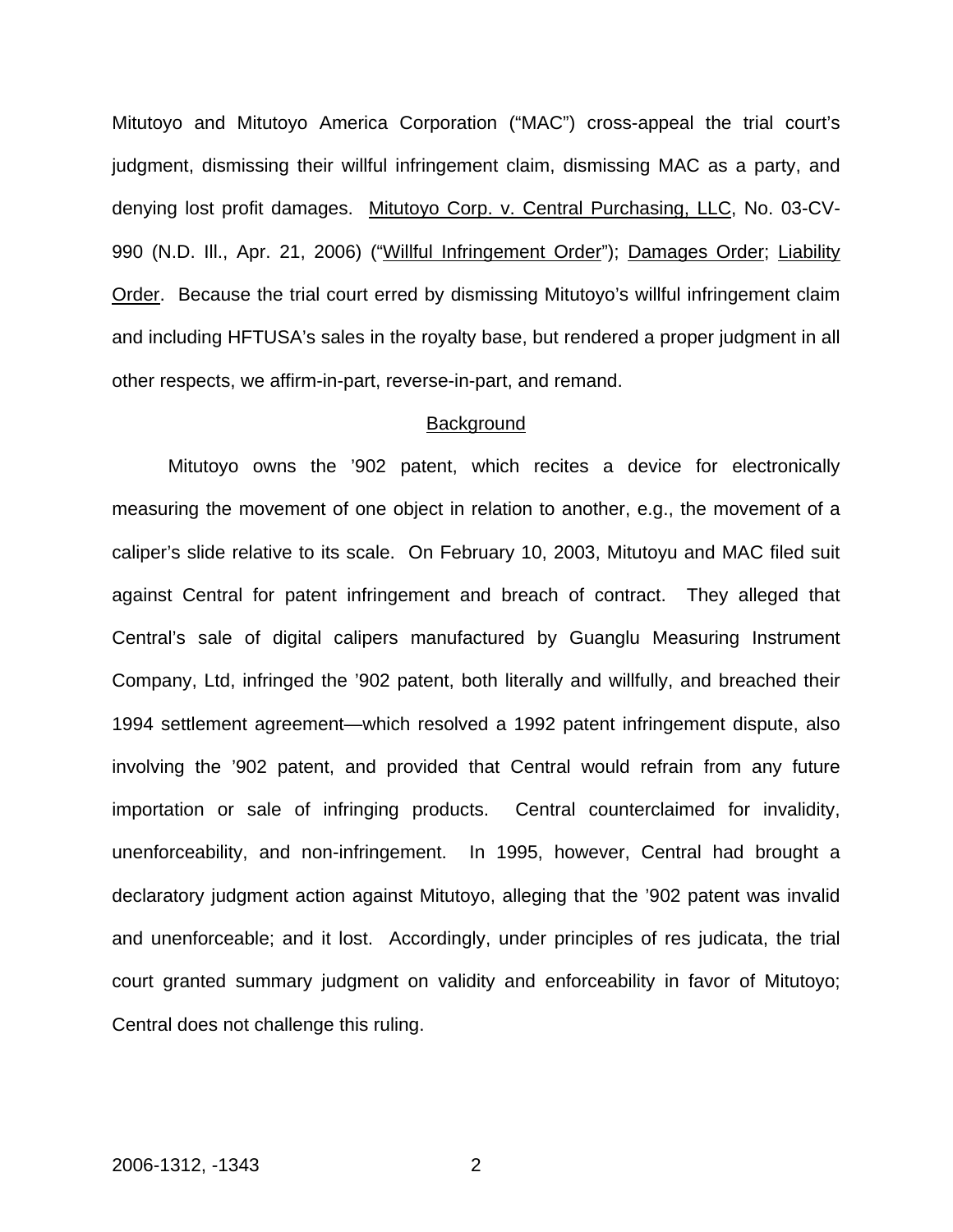With respect to infringement, the parties' dispute turned only on whether the accused devices meet the "phase position identification" limitation of claim 1 of the '902 patent.<sup>\*</sup> The parties stipulated to the following construction of "phase position": "The amount by which the received signal is displaced or shifted in time relative to a supply electrode signal. This is commonly referred to as 'phase angle' in the art." Based on

Claim 1 provides:

<span id="page-3-0"></span>1

∗

A measuring device for capacitative determination of the relative position of two relatively movable parts with respect to one another comprising

a slide provided with a number of groups of supply electrodes distributed along the direction of relative movement, each of the groups having n number of supply electrodes, n being an integer greater than 2;

signal generator means having n number of signal outputs, each of the supply electrodes in each group being connected to a respective one of said signal outputs whereby all supply electrodes are supply [sic] with voltages according to a cyclic pattern,

the slide also being provided with at least one receiving electrode;

a signal processing unit connected to at least one receiving electrode;

a scale being provided with a single electronic pattern comprising internally galvanically isolated scale electrodes, each scale electrode comprising two mutually galvanically connected parts, one being a detecting part and being located close to the area of the scale over which the supply electrodes of the slide can be moved, the other of the two parts being a transferring part and being located close to the area over which the at least [sic] receiving electrode of the slide can be moved,

whereby the position of the slide along the scale determines the signal from the at least one receiving electrode which is derived from at least two adjacent supply electrode signals and the position of the slide with respect to the scale can be determined by the identification in the signal processing unit of the phase position of said signal from the receiving electrode.

'902 patent, col. 11, l. 3 − col. 12, l. 8 (emphasis added).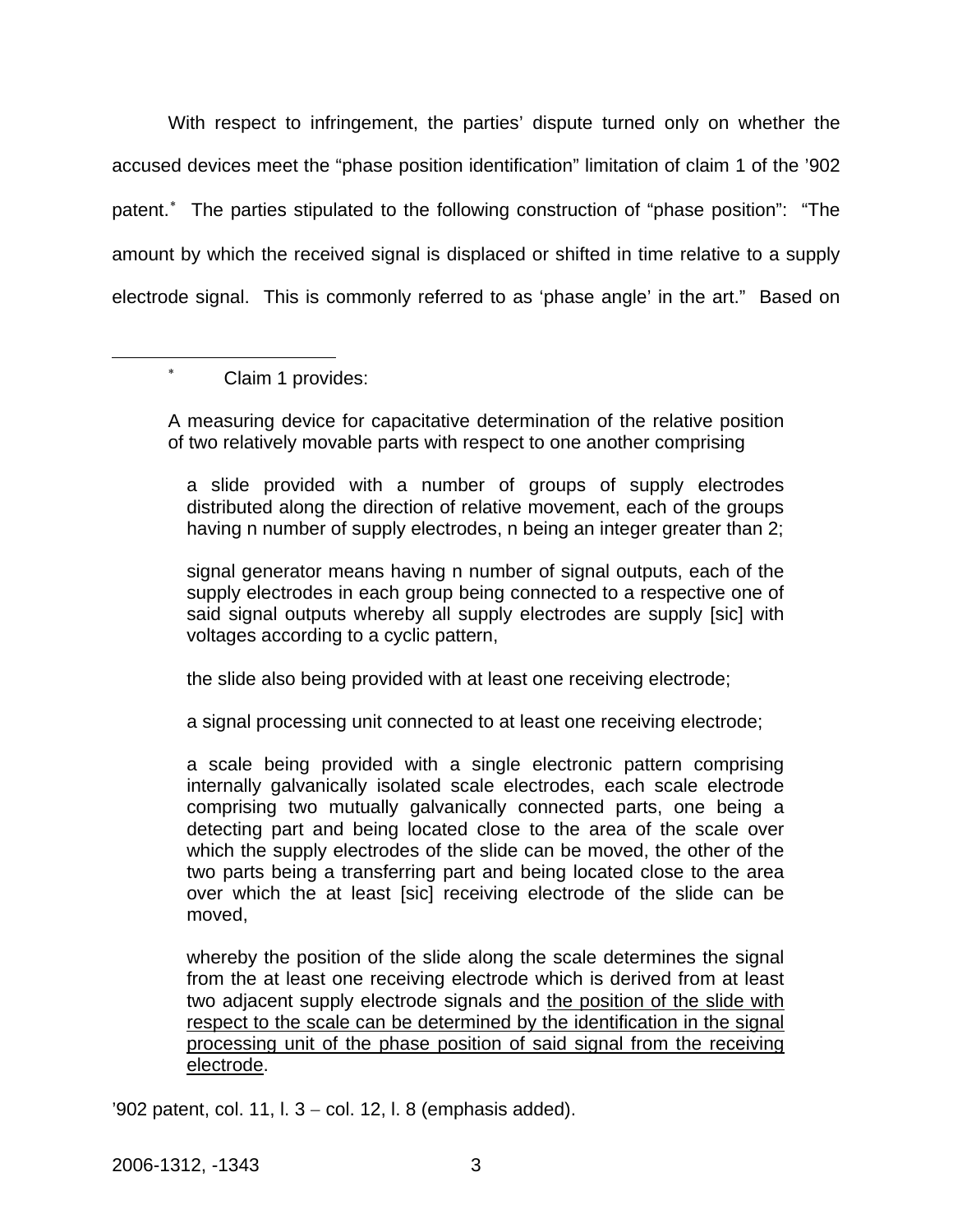this claim construction and Central's admissions, the trial court found that Central literally infringed, because its devices determined "phase angle" in accordance with claim 1. Liability Order, 2005 U.S. Dist. LEXIS 8280, at \*18-19. When calculating the phase angle, however, Central's calipers do not directly compare the received signal to the supply signal, but rather compare the received signal to a reference signal, which is generated from the same clock as the supply signal. Therefore, the trial court necessarily concluded, although without explicitly so stating, that Central infringes under the stipulated claim construction, because the "phase position identification" limitation is met regardless of whether the phase angle is ascertained via a direct or an indirect comparison of the received signal to the supply signal.

 In light of the infringement finding, the trial court also found Central liable for breach of contract. Id. at \*21. To the extent that it is liable for infringement, Central does not dispute breach of contract liability. However, the trial court found that Mitutoyo had insufficiently pled, and failed to properly prosecute, its claim for willful infringement. Accordingly, but without citing any authority as a basis for its action, it dismissed the willfulness claim and denied a jury trial on the issue. Willful Infringement Order.

 Next, the trial court found that MAC was not a proper party to the action, because it concluded that it lacked standing. Although MAC is the exclusive distributor of Mitutoyo products in the United States, Mitutoyo admitted that it allowed other parties, namely General Tool Corp., to sell products covered by the '902 patent in the United States. The trial court, therefore, concluded that MAC did not possess the exclusive right to sell in the United States under the '902 patent, as required to maintain licensee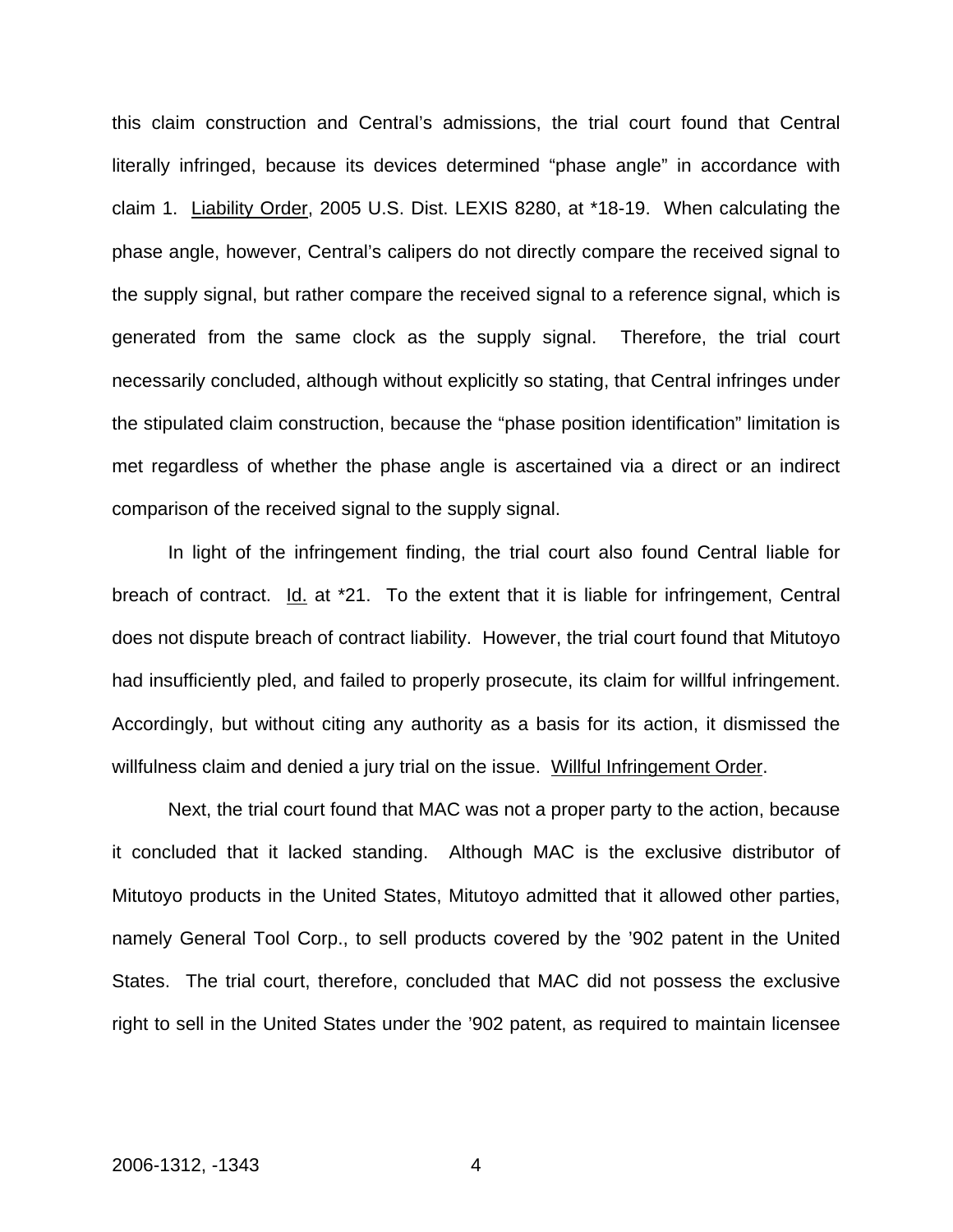standing under Ortho Pharmaceutical Corp. v. Genetics Institute, Inc., 52 F.3d 1026, 1032 (Fed. Cir. 1995). Damages Order, 2006 U.S. Dist. LEXIS 9301, at \*10-11.

 With respect to damages, the trial court found that Mitutoyo was not entitled to a lost profit award, either for infringement or breach of contract, because it failed to establish any market overlap between its goods and Central's. Whereas Mitutoyo's calipers retailed from \$40.00 to \$397.00 and have advanced functionality, Central's calipers sold from \$19.12 to \$48.98 and have more basic features. Given these facts and Mitutoyo's failure to introduce any direct evidence of market overlap, the trial court accepted Central's argument that its calipers were directed exclusively at "do-ityourselfers" who, in the absence of its products, would have either purchased another low-end caliper or not purchased one at all. Id. at \*12-16. The trial court did, however, award Mitutoyo damages based on a reasonable royalty. It determined that 29.2% was an appropriate rate based on its conclusion that Mitutoyo would not have accepted less than its profit margin of 29.2% and Central's anticipated profit margin was 70%. But, without offering any explanation for its decision, it used both Central's and HFTUSA's sales of the accused calipers in calculating the royalty base. Id. at \*20. While the two companies have a strong business relationship, they are independent corporate entities, with different owners, and Mitutoyo introduced no evidence that Central would have otherwise agreed to pay royalties based on HFTUSA's sales.

 Central appeals as to infringement and the royalty; Mitutoyo and MAC crossappeal as to willful infringement, MAC's standing, and lost profits. We have jurisdiction under 28 U.S.C. § 1295(a)(1).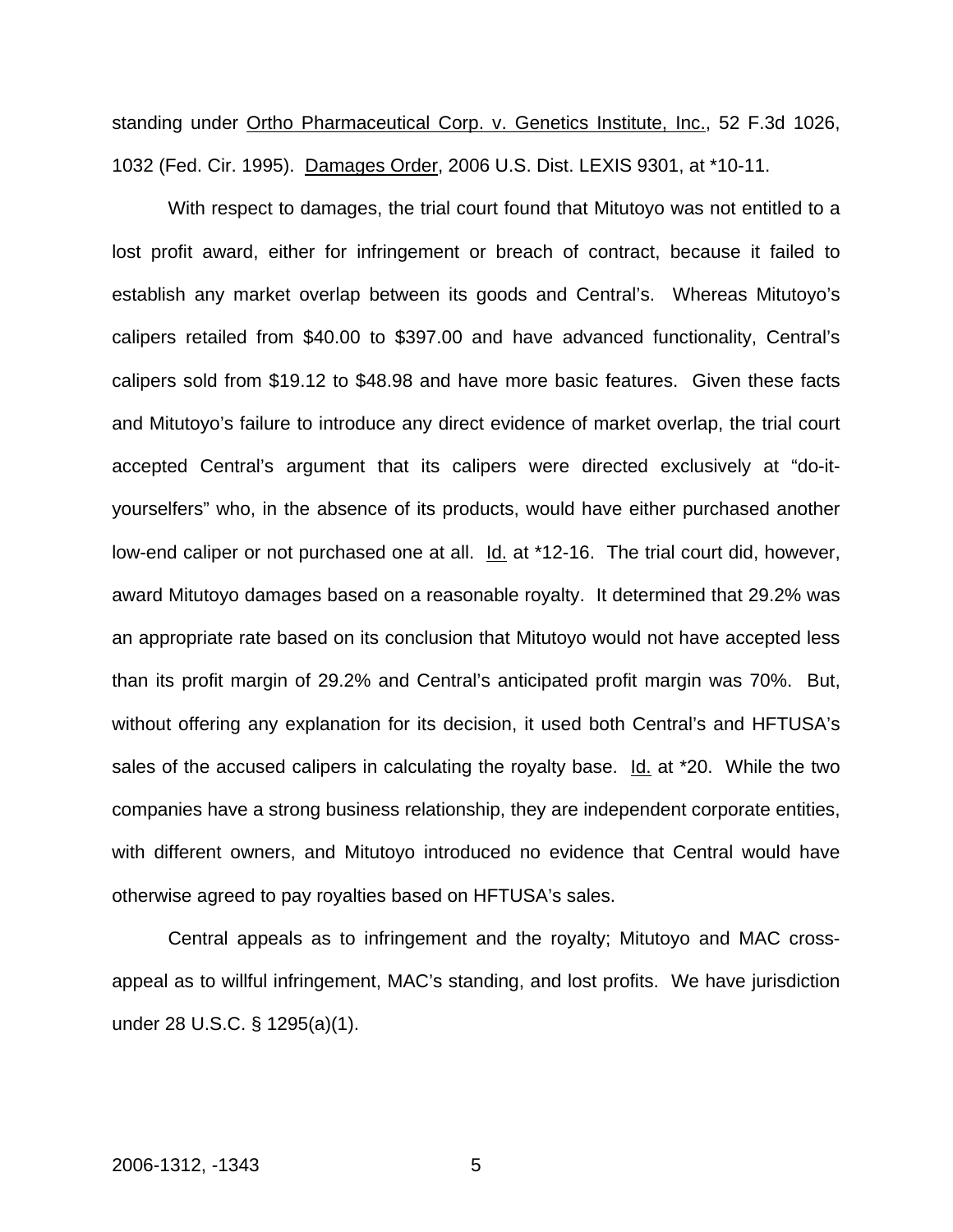#### **Discussion**

Beginning with infringement, we address each of the parties' challenges in turn.

#### *A. Infringement*

We review the trial court's grant of summary judgment of infringement de novo. OddzOn Prods., Inc. v. Just Toys, 122 F.3d 1396, 1401 (Fed. Cir. 1997). Summary judgment is appropriate when there is no genuine issue as to any material fact and the moving party is entitled to judgment as a matter of law. Fed. R. Civ. P. 56(c); AquaTex Indus., Inc. v. Techniche Solutions, 419 F.3d 1374, 1379 (Fed. Cir. 2005). Thus, summary judgment may be granted when no "reasonable jury could return a verdict for the nonmoving party." Anderson v. Liberty Lobby, Inc., 477 U.S. 242, 248 (1986). Because Central admits that its products meet all other limitations of claim 1, the only question is whether the trial court properly applied the parties' stipulated claim construction for the "phase position identification" limitation to the undisputed facts of this case. We conclude that it did.

 Central argues that it does not literally infringe because the signal recorded by the receiving electrode in its devices is a sinusoidal wave, whereas the signal generated by the supply electrode is a square wave. Because these waves cannot be directly compared to determine the phase angle between them, it argues that its accused devices do not satisfy the "phase position identification" limitation. This argument, however, is without merit, and is based on an impermissibly narrow understanding of what claim 1 and the stipulated claim construction embody.

 Neither the stipulated claim construction nor the language of claim 1 require calculation of the phase angle by direct comparison of the supply signal and the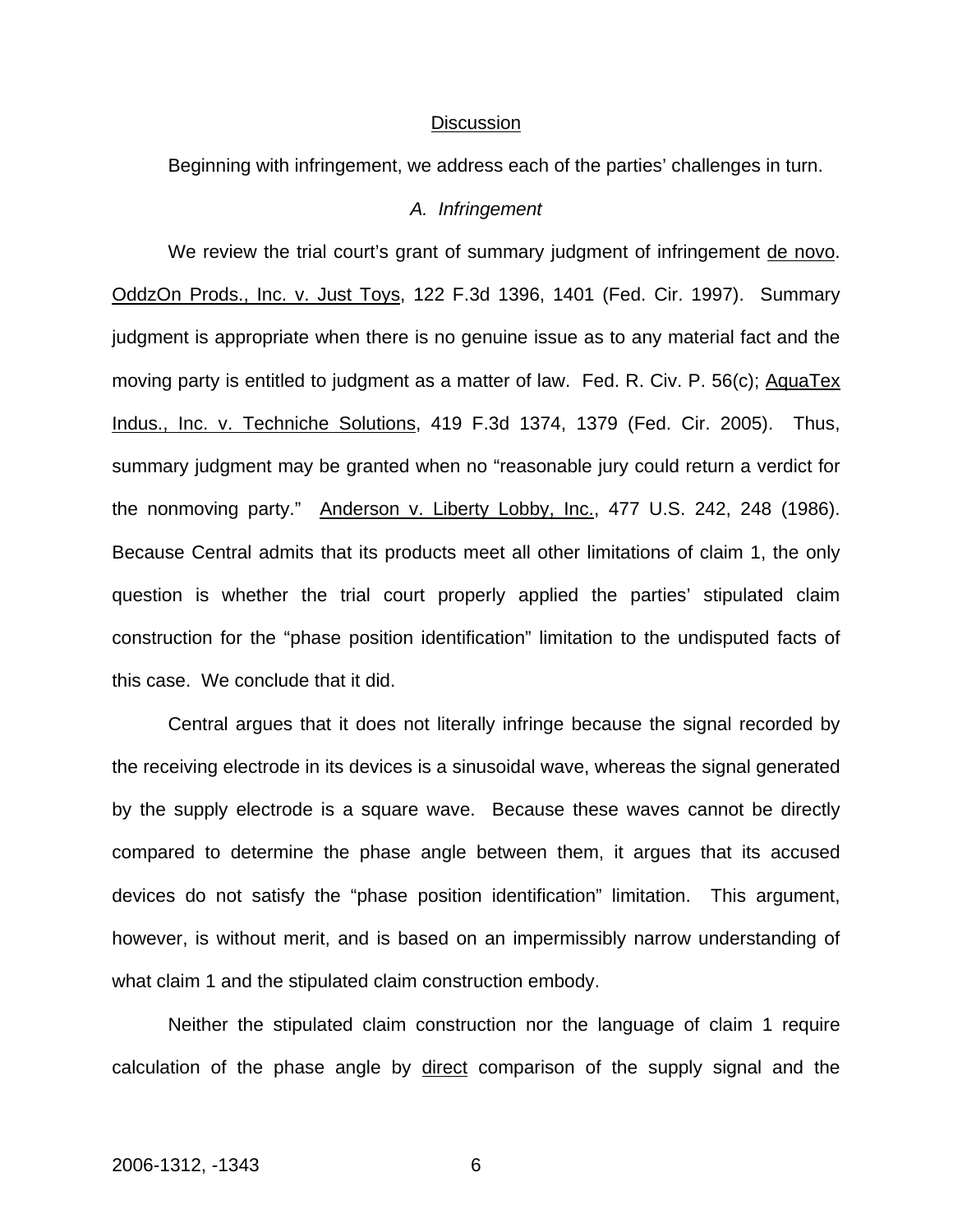received signal. Instead, they merely require the phase angle to be calculated based on some comparison of those two signals, even an indirect one. Therefore, a reference signal, generated by the same signal clock as the supply signal, and which has not undergone any phase shifting, provides an appropriate basis from which to calculate phase angle based on a comparison between that reference signal and the received signal. Moreover, this understanding of the "phase position identification" limitation is consistent with the specification, which expressly provides for determination of the phase angle via an indirect comparison of the supply signal and the received signal using a reference signal. '902 patent, col. 5, ll. 22-66; see also Phillips v. AWH Corp., 415 F.3d 1303, 1315 (Fed. Cir. 2005) (en banc) (The "specification 'is always highly relevant to the claim construction analysis. Usually, it is dispositive; it is the single best guide to the meaning of a disputed term."" (quoting Vitronics Corp. v. Conceptronic, Inc., 90 F.3d 1576, 1582 (Fed. Cir. 1996))).

 By Central's own admission, its accused devices determine the phase angle by using a reference signal generated by the same clock as the supply signal, which does not undergo any phase shifting, and comparing the reference signal to the received signal. Liability Order, 2005 U.S. Dist. LEXIS 8280, at \*18-19. Accordingly, the trial court's infringement finding was correct.

#### *B. Willful Infringement*

We construe the trial court's dismissal of Mitutoyo's willful infringement claim as a dismissal for failure to state a claim under Rule 12(b)(6) of the Federal Rules of Civil Procedure and, alternatively, as a dismissal for failure to prosecute under Rule 41(b). Both grounds for dismissal are procedural issues, not pertaining to patent law, that we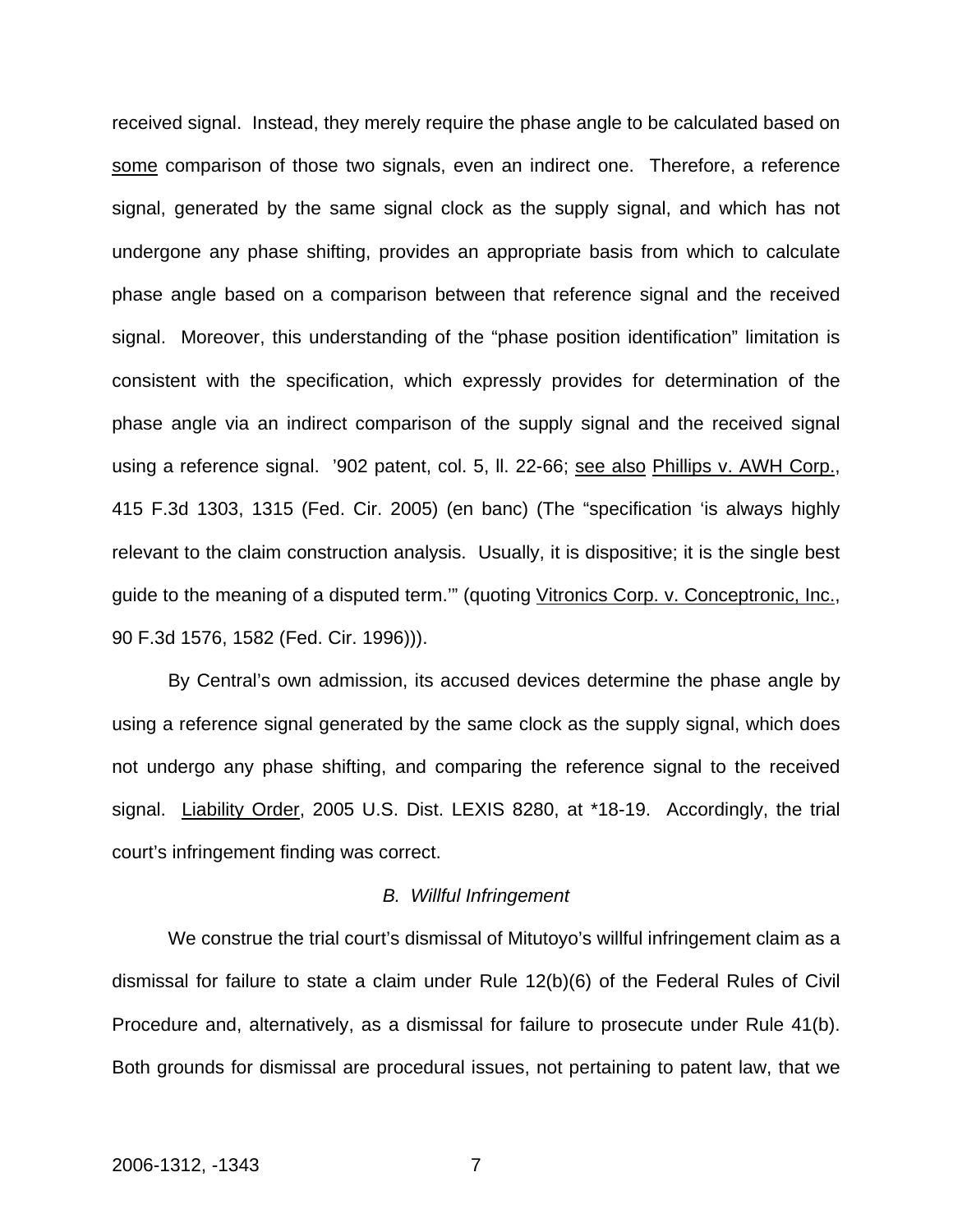review under regional circuit law. Bowling v. Hasbro, Inc., 403 F.3d 1373, 1375 (Fed. Cir. 2005); Polymer Indus. Prods. Co. v. Bridgestone/Firestone, Inc., 347 F.3d 935, 937 (Fed. Cir. 2003). Under Seventh Circuit law, dismissal for failure to state a claim is reviewed de novo. Eades v. Thompson, 823 F.2d 1055, 1060 (7th Cir. 1987). Dismissal of a claim for failure to prosecute is reviewed for abuse of discretion. Lockhart v. Sullivan, 925 F.2d 214, 217 (7th Cir. 1991). In such cases, the Seventh Circuit "will not set aside a trial court's discretionary order unless it is clear that no reasonable person could concur in the trial court's assessment of the issue under consideration." Daniels v. Brennan, 887 F.2d 783, 785 (7th Cir. 1989) (citations omitted). In making this determination, it considers the procedural history of the case and its status at the time of dismissal. Lowe v. City of E. Chi., 897 F.2d 272, 274 (7th Cir. 1990).

In its complaint, under its patent infringement count, Mitutoyo alleged:

10. The acts of infringement by Central Purchasing have occurred with full knowledge of U.S. Patent No. 4,743,902 and have been willful and deliberate, making this case exceptional within the meaning of the United States patent laws.

It further provided details about the declaratory judgment suit filed by Central in 1995, which sought to invalidate and render unenforceable the '902 patent, thereby establishing that Central had knowledge of the '902 patent prior to 2002. This is plainly more than sufficient to meet the requirements of Rule 8(a)(2) for pleading a willful infringement claim and avoid dismissal under Rule 12(b)(6). Christensen v. County of Boone, 483 F.3d 454, 458 (7th Cir. 2007) (providing that Rule 8(a)(2) requires only the "bare minimum [of] facts necessary to put the defendant on notice of the claim so that he can file an answer" (citations omitted)); see also Ferguson Beauregard/Logic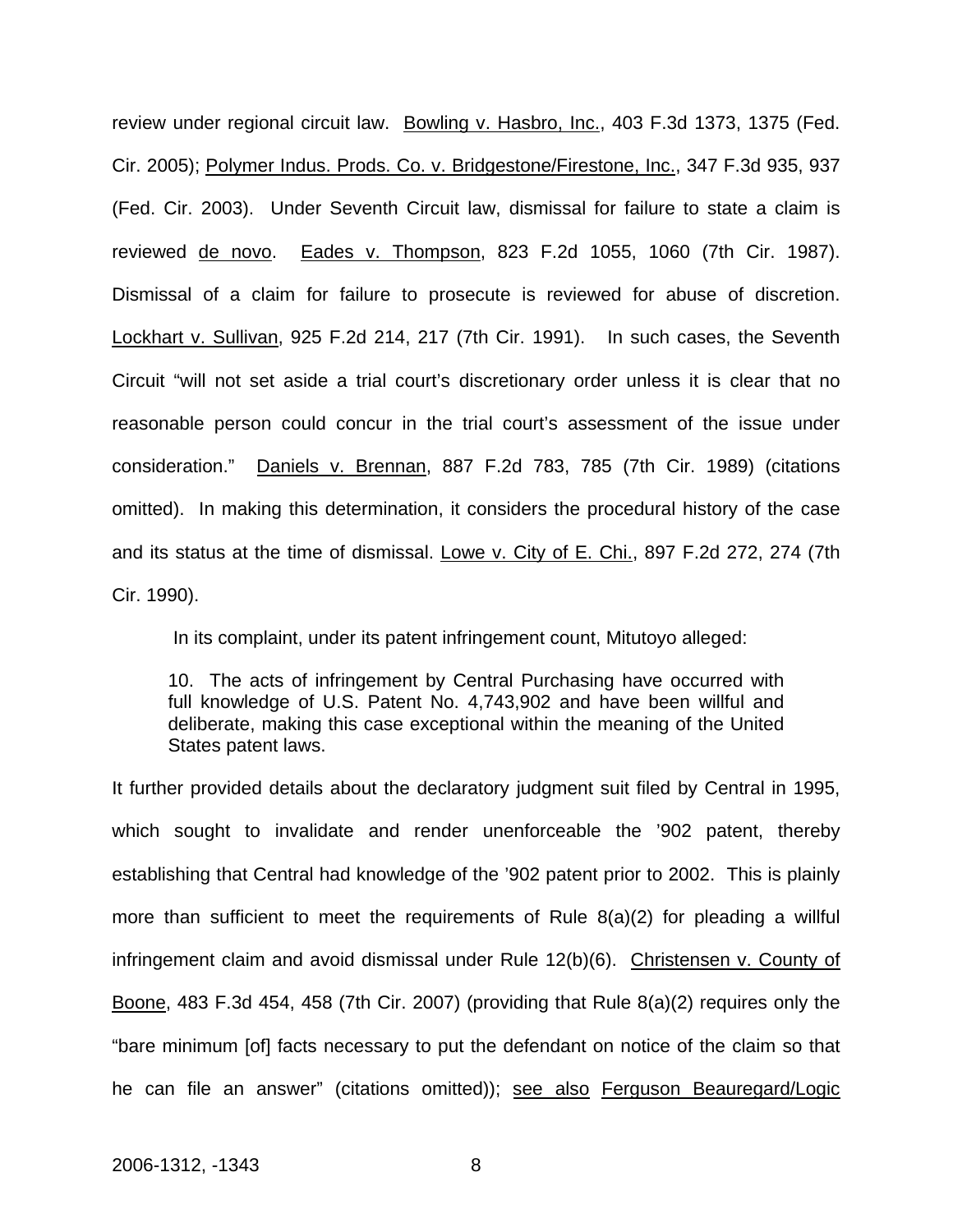Controls, Division of Dover Res., Inc. v. Mega Sys., LLC, 350 F.3d 1327, 1343 (Fed. Cir. 2003) ("Willfulness does not equate to fraud, and thus, the pleading requirement for willful infringement does not rise to the stringent standard required by Rule 9(b)."). Therefore, to the extent that the trial court relied on Rule  $12(b)(6)$  as the basis for its dismissal, it was in error.

 The trial court also abused its discretion by dismissing the willfulness claim for failure to prosecute under Rule 41(b). Indeed, nothing in Mitutoyo's litigation conduct evidenced an intent not to pursue its willful infringement claim. The trial court relied heavily on the fact that Mitutoyo did not move for summary judgment of willful infringement. However, because summary judgment is only appropriate where there are no genuine issues of material fact, Fed. R. Civ. Pro. 56(c), its failure to so move likely indicates its sense that issues of material fact exist, not an intent to abandon its willfulness claim. See Flynn v. Sandahl, 58 F.3d 283, 288 (7th Cir. 1995) ("[W]e know of no cases, nor has Sandahl directed us to any, stating that a plaintiff must raise every legal issue in his motion for summary judgment."). Moreover, throughout the entire course of the litigation, including the parties' Joint Pretrial Order filed on April 14, 2005, Mitutoyo appraised the court of its willful infringement claim and its request for a trial on the issue. We therefore reverse the trial court's dismissal, reinstate the willful infringement claim, and remand in order for the trial court to conduct a trial on it.

#### *C. MAC's Standing*

MAC's standing is a question of law that we review de novo. Consol. Edison Co. v. Richardson, 233 F.3d 1376, 1379 (Fed. Cir. 2000). Mitutoyo and MAC contend that MAC has standing because it is the exclusive distributor of Mitutoyo products in the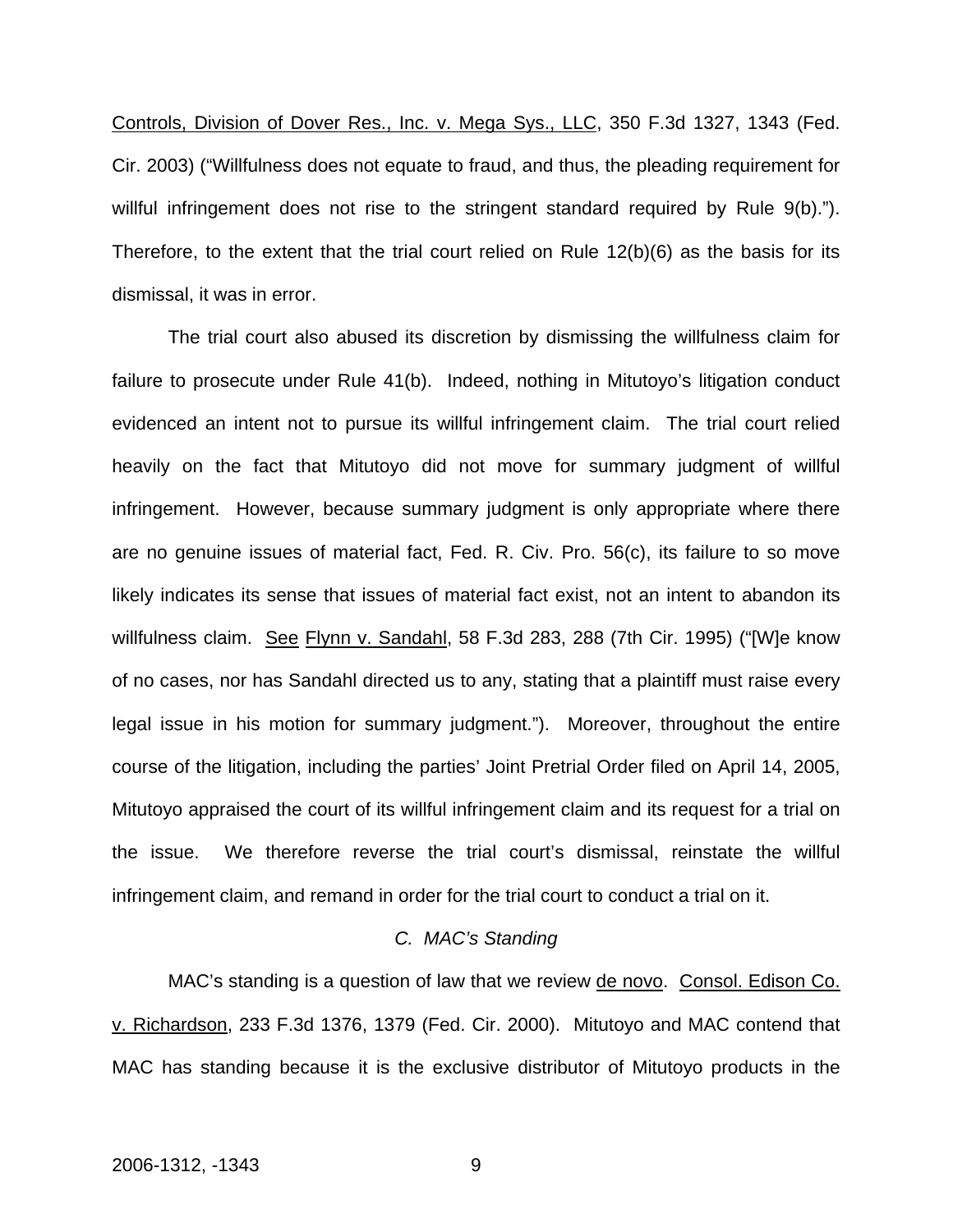United States. This argument, however, misunderstands the relevant inquiry. In order for a licensee to have co-plaintiff standing, it must hold at least some of the proprietary rights under the patent. Ortho Pharm. Corp. v. Genetics Inst., 52 F.3d 1026, 1031 (Fed. Cir. 1995). Consequently, the pertinent question is whether MAC has the exclusive right to sell products made according to the '902 patent in the United States; the exclusive right to sell only Mitutoyo's products made according to the '902 patent, however, is not a sufficient basis for standing. Because Mitutoyo represented to the trial court that General Tool Corp. imports products covered by the '902 patent and has the right to sell them in the United States, Damages Order, 2006 U.S. Dist. LEXIS 9301, at \*10-11, MAC does not possess the requisite exclusive right to sell.

#### *D. Damages*

Whether a party may receive lost profits is a question of law that we review de novo. Poly-Am., L.P. v. GSE Lining Tech., Inc., 383 F.3d 1303, 1311 (Fed. Cir. 2004). We hold that the trial court correctly determined that Mitutoyo failed to meet its burden of establishing any market overlap, so as to entitle it to a jury trial on lost profit damages. See BIC Leisure Prods. v. Windsurfing Int'l, 1 F.3d 1214, 1218 (Fed. Cir. 1993) ("To recover lost profits as opposed to royalties, a patent owner must prove a causal relation between the infringement and its loss of profits. The patent owner must show that 'but for' the infringement, it would have made the infringer's sales."). As discussed above, Mitutoyo's calipers are a more complex product than that marketed by Central, and very little price overlap exists. This alone may have been insufficient to support the trial court's conclusion that Mitutoyo's and Central's products compete for entirely different market segments. However, Mitutoyo also did not put any direct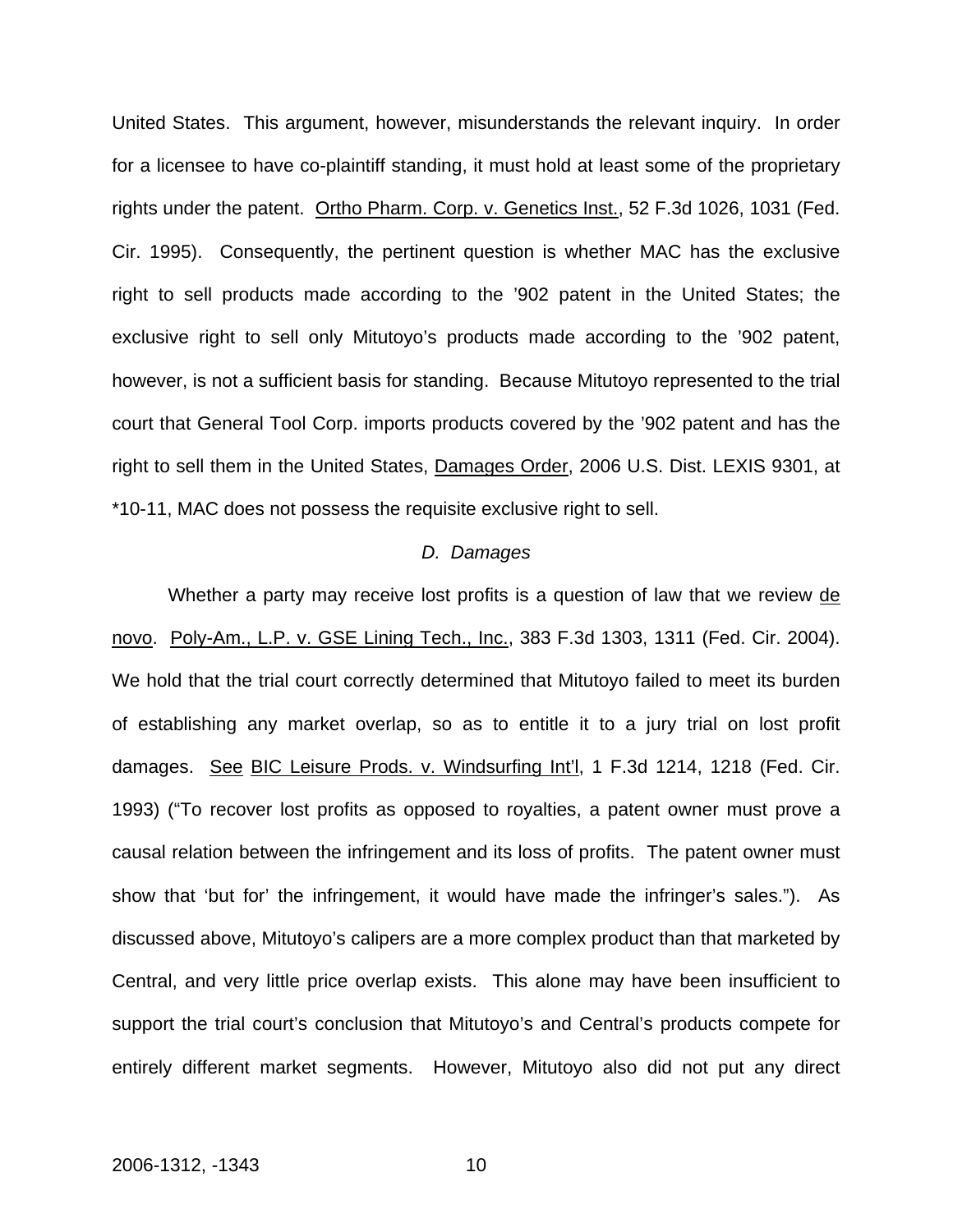evidence into the record to suggest overlap among the consumers buying the companies' respective goods. And Central demonstrated that the demand for its products was highly elastic, with \$21 being its customers' preferred price point meaning that Mitutoyo's products are sold almost entirely outside the price range in which Central customers are likely to buy. Taken together, there was no basis from which a jury could have found lost profit damages.

With respect to the royalties, we review the trial court's determinations for erroneous conclusions of law, clearly erroneous factual findings, and clear errors of judgment amounting to an abuse of discretion. Rite-Hite Corp. v. Kelley Co., 56 F.3d 1538, 1543 (Fed. Cir. 1995). In determining the royalty rate, the trial court applied the correct law. Indeed, it was calculated based on a hypothetical negotiation between a willing patentee and a willing licensee at the time the infringement began. Rite-Hite Corp., 56 F.3d at 1554. Moreover, it was determined based on the entirety of evidence in the record. Smithkline Diagnostics, Inc. v. Helena Labs. Corp., 926 F.2d 1161, 1168 (Fed. Cir. 1991).

Central's challenge amounts to little more than an argument that the trial court should have placed more emphasis on the facts favoring a lower royalty rate, and fails to establish any clear error or abuse of discretion. It admits that its anticipated profit margin was 70% and that Mitutoyo's profit margin was 29.2%. While the trial court could have looked to other figures in determining what Central would have been willing to pay and what Mitutoyo would have required for a license, its use of these figures was not clearly erroneous. Moreover, the 29.2% figure is reasonable given the contentious history between these two parties. See Applied Med. Res. Corp. v. U.S. Surgical Corp.,